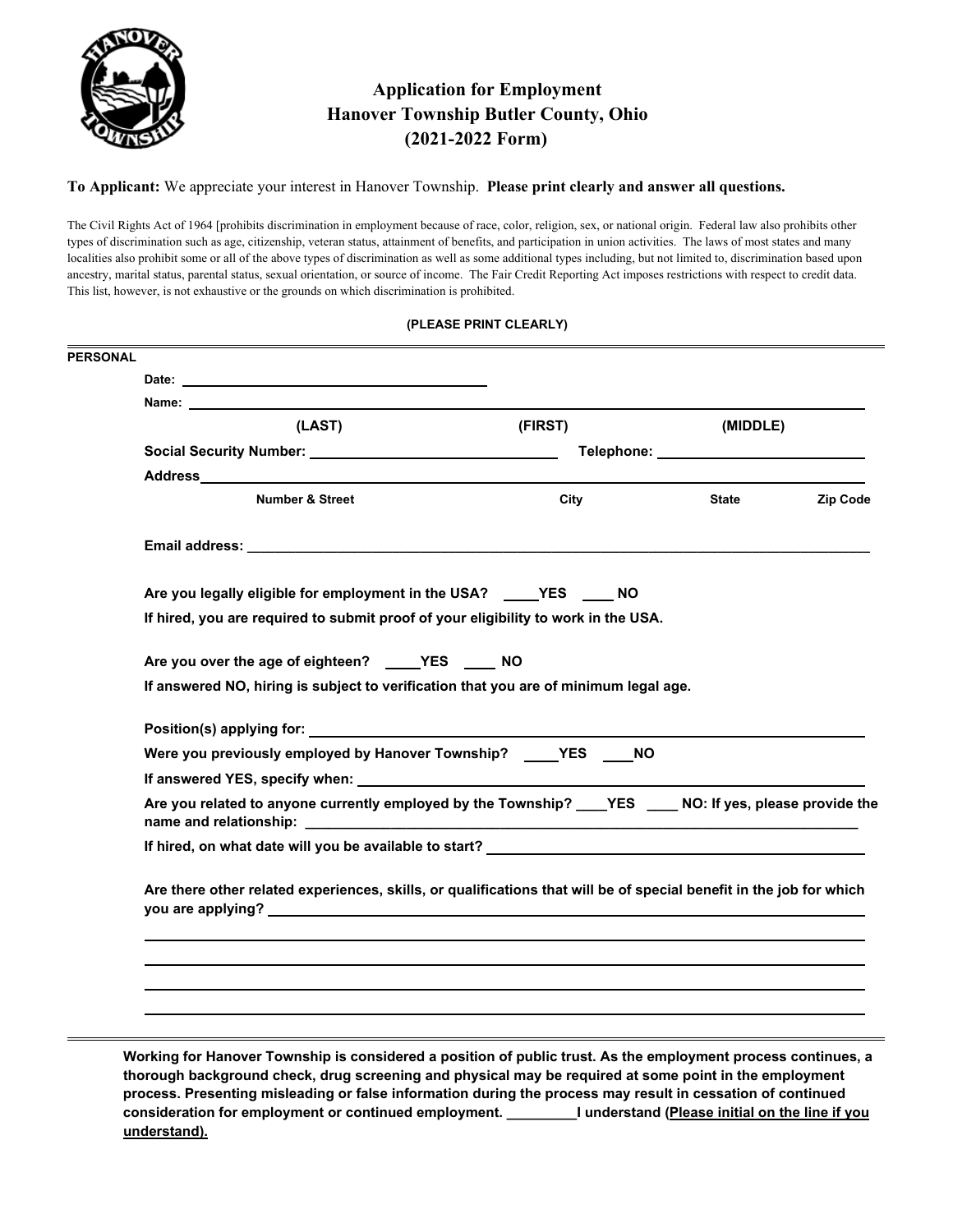#### **EMPLOYMENT HISTORY**

### **Beginning with your most recent experience, list below present and past employment. Please be clear and descript.**

| ı. | <b>Company Name, Company</b>          | <b>From</b>                |     | To  |     | Weekly                           | Weekly                |                           |
|----|---------------------------------------|----------------------------|-----|-----|-----|----------------------------------|-----------------------|---------------------------|
|    | <b>Address &amp; Type of Business</b> | Mo.                        | Yr. | Mo. | Yr. | <b>Starting</b><br><b>Salary</b> | Last<br><b>Salary</b> | <b>Reason for Leaving</b> |
|    |                                       |                            |     |     |     |                                  |                       |                           |
|    |                                       | <b>Name of Supervisor:</b> |     |     |     |                                  |                       |                           |
|    |                                       | Describe the work you did: |     |     |     |                                  |                       |                           |
|    |                                       |                            |     |     |     |                                  |                       |                           |
|    | Telephone:                            |                            |     |     |     |                                  |                       |                           |
|    |                                       |                            |     |     |     |                                  |                       |                           |

| <b>Company Name, Company</b>          | <b>From</b> |     | To  |                                                          | Weekly        | Weekly          |                           |
|---------------------------------------|-------------|-----|-----|----------------------------------------------------------|---------------|-----------------|---------------------------|
| <b>Address &amp; Type of Business</b> | Mo.         | Yr. | Mo. | Yr.                                                      | <b>Salary</b> | <b>Salary</b>   | <b>Reason for Leaving</b> |
|                                       |             |     |     |                                                          |               |                 |                           |
|                                       |             |     |     |                                                          |               |                 |                           |
|                                       |             |     |     |                                                          |               |                 |                           |
|                                       |             |     |     |                                                          |               |                 |                           |
| Telephone:                            |             |     |     |                                                          |               |                 |                           |
|                                       |             |     |     |                                                          |               |                 |                           |
|                                       |             |     |     | <b>Name of Supervisor:</b><br>Describe the work you did: |               | <b>Starting</b> | Last                      |

| Ш. | <b>Company Name, Company</b>          | <b>From</b> |                            | To  |     | Weekly                           | Weekly                |                           |
|----|---------------------------------------|-------------|----------------------------|-----|-----|----------------------------------|-----------------------|---------------------------|
|    | <b>Address &amp; Type of Business</b> | Mo.         | Yr.                        | Mo. | Yr. | <b>Starting</b><br><b>Salary</b> | Last<br><b>Salary</b> | <b>Reason for Leaving</b> |
|    |                                       |             |                            |     |     |                                  |                       |                           |
|    |                                       |             | <b>Name of Supervisor:</b> |     |     |                                  |                       |                           |
|    |                                       |             | Describe the work you did: |     |     |                                  |                       |                           |
|    |                                       |             |                            |     |     |                                  |                       |                           |
|    | Telephone:                            |             |                            |     |     |                                  |                       |                           |
|    |                                       |             |                            |     |     |                                  |                       |                           |

| IV. | <b>Company Name, Company</b><br><b>Address &amp; Type of Business</b> | <b>From</b> |                            | To  |     | Weekly                           | Weekly                |                           |
|-----|-----------------------------------------------------------------------|-------------|----------------------------|-----|-----|----------------------------------|-----------------------|---------------------------|
|     |                                                                       | Mo.         | Yr.                        | Mo. | Yr. | <b>Starting</b><br><b>Salary</b> | Last<br><b>Salary</b> | <b>Reason for Leaving</b> |
|     |                                                                       |             |                            |     |     |                                  |                       |                           |
|     |                                                                       |             | <b>Name of Supervisor:</b> |     |     |                                  |                       |                           |
|     |                                                                       |             | Describe the work you did: |     |     |                                  |                       |                           |
|     |                                                                       |             |                            |     |     |                                  |                       |                           |
|     | Telephone:                                                            |             |                            |     |     |                                  |                       |                           |
|     |                                                                       |             |                            |     |     |                                  |                       |                           |

**I hereby give permission to contact the employers listed above concerning my prior work experiences as indicated below.** 

| ΝO |
|----|
| ΝO |
| ΝO |
| NΟ |
|    |

 **Signed:**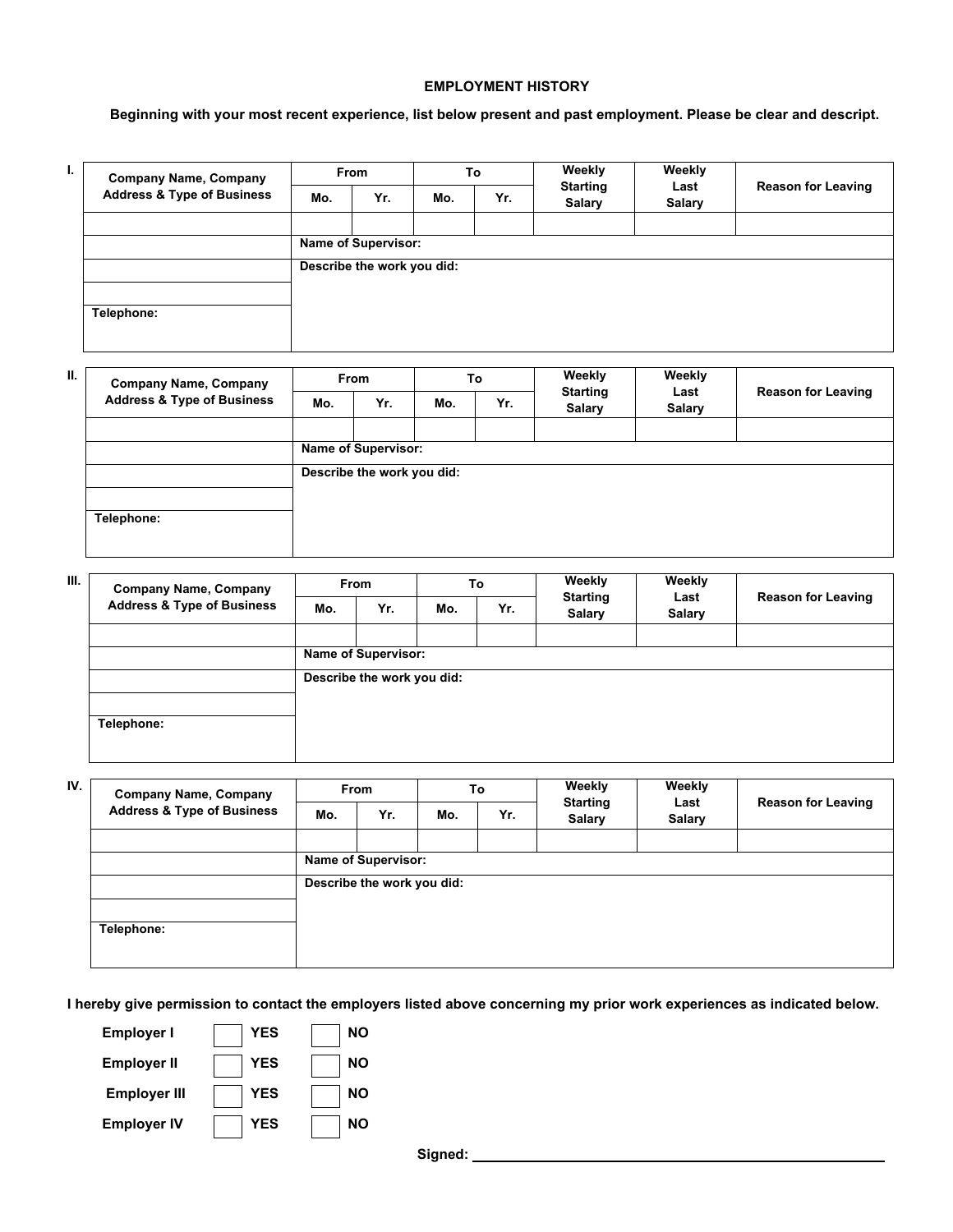#### **RECORD OF EDUCATION**

| <b>EDUCATION</b><br><b>LEVEL</b> | <b>SCHOOL NAME &amp; ADDRESS</b> | <b>COURSE OF</b><br><b>STUDY</b> | <b>CIRCLE LAST YEAR</b><br><b>COMPLETED</b> |                |                |   | <b>DID YOU</b><br><b>GRADUATE?</b> | <b>DIPLOMA OR</b><br><b>DEGREE</b><br><b>EARNED</b> |
|----------------------------------|----------------------------------|----------------------------------|---------------------------------------------|----------------|----------------|---|------------------------------------|-----------------------------------------------------|
| Elementary                       |                                  |                                  | 5                                           | 6              | $\overline{7}$ | 8 | $\mathbf{Y}$<br><b>N</b>           |                                                     |
| <b>High School</b>               |                                  |                                  | 1                                           | $\overline{2}$ | 3              | 4 | Y<br><b>N</b>                      |                                                     |
| College                          |                                  |                                  | 1                                           | $\mathbf{2}$   | 3              | 4 | $Y \_ N$                           |                                                     |
| Other<br>(Specify)               |                                  |                                  | 1                                           | $\mathbf{2}$   | 3              | 4 | $\mathbf{Y}$<br><b>N</b>           |                                                     |

#### **PERSONAL REFERENCES (Not former Employers or Relatives)**

| <b>Address</b> | <b>Phone Number</b> |  |  |
|----------------|---------------------|--|--|
|                |                     |  |  |
|                |                     |  |  |
|                |                     |  |  |
|                |                     |  |  |
|                |                     |  |  |
|                |                     |  |  |
|                |                     |  |  |

| May we telephone you at home to follow up on this application?<br>If YES, what is the best time to call? | <b>EXAMPLE</b> | <b>NO</b> |  |
|----------------------------------------------------------------------------------------------------------|----------------|-----------|--|
| May we telephone you at work to follow up on this application?                                           | <b>EXAMPLE</b> | <b>NO</b> |  |
| If YES, what is the best time to call?                                                                   |                |           |  |
|                                                                                                          |                |           |  |

#### **PLEASE READ AND SIGN BELOW**

**The facts set forth in my application for employment are true and complete. I understand that if employed, any false statements on this application may result in my dismissal. I further understand that this application is not, and is not intended, to be a contract of employment, nor does this application obligate the employer in any way if the employer decides to employ me. I understand and agree that my employment is at-will and can be terminated by either party with or without notice, at any time, for any reason or no reason. No one other than a designated official of Hanover Township has any authority to enter into any agreement for employment for any specified period of time or to make any agreement contrary to the foregoing.** 

|  | <b>Signature of Applicant</b> |
|--|-------------------------------|
|--|-------------------------------|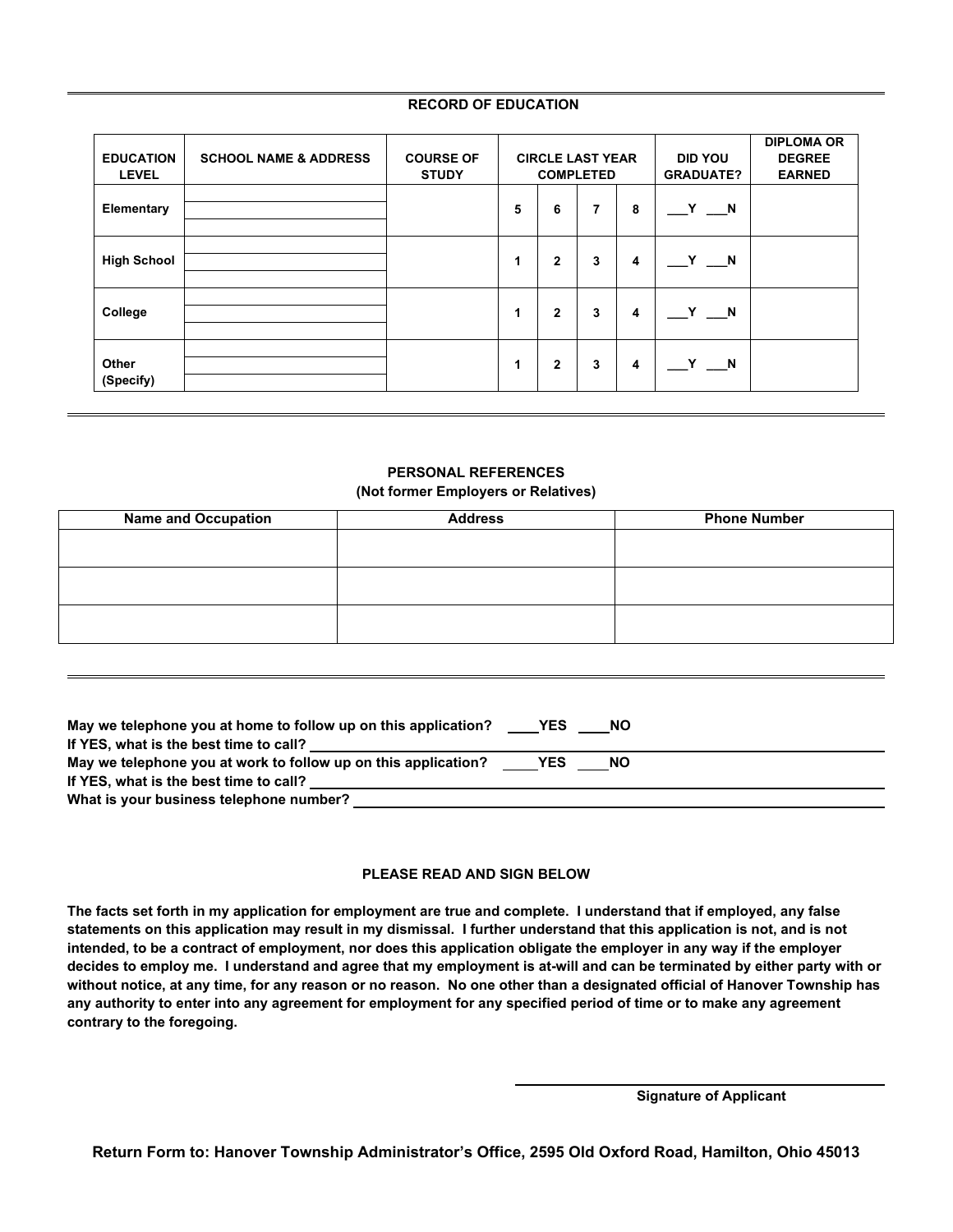

# **APPLICANT STATEMENT AUTHORIZATION**

- **1. I hereby certify that all responses set forth during my employment application process are true and complete. My signature also authorizes Hanover Township or its authorized agents to conduct a thorough investigation of all statements, written and oral, made by me during the employment application process, including without limitation, information concerning my prior employment positions, activities, law enforcement record, and educational background. I hereby authorize all persons, companies or other entities connected with any such informational requests, including without limitation, physicians, hospitals, prior employers and law enforcement agencies to provide any and all information and/or medical records they may have regarding me or my employment. I release and agree to indemnify Hanover Township, its authorized agents, and its employees and all other persons, companies, and other entities from any and all liability arising out of such investigation, including without limitation, any liability for furnishing information or for taking any action based on the information provided.**
- **2. I understand and agree that any falsification, misrepresentation, incomplete response, or omission either on the employment application form or in my response to questions asked during the interview or examination process may disqualify me from further consideration for employment, or if employed by Hanover Township, will subject me to immediate termination, whenever the falsification or omission is discovered. In this regard, where an item is left blank on the employment application, it is because there is no information within its scope.**
- **3. I understand that a chemical test for the presence of illegal and controlled substances may be required before the commencement of and/or during my employment. In addition, I understand I may be required to take a physical examination or provide documentation that I can perform the essential tasks before starting work if an offer of employment is made. I release and agree to indemnify Hanover Township, its authorize agents, and its employees, and all other persons, companies, and other entities from any and all liability arising out of any physical examination or chemical testing or for the taking of any action based on the results of any physical examination or chemical testing or documentation obtained related thereto.**
- **4. I certify that I am a citizen of the United States, or, if not, I can provide required documentation permitting me to work in the United States.**
- **5. I also agree to submit to a polygraph examination, upon request by Hanover Township, as a pre-employment requirement and/or a condition of continuing employment should I be employed by Hanover Township.**